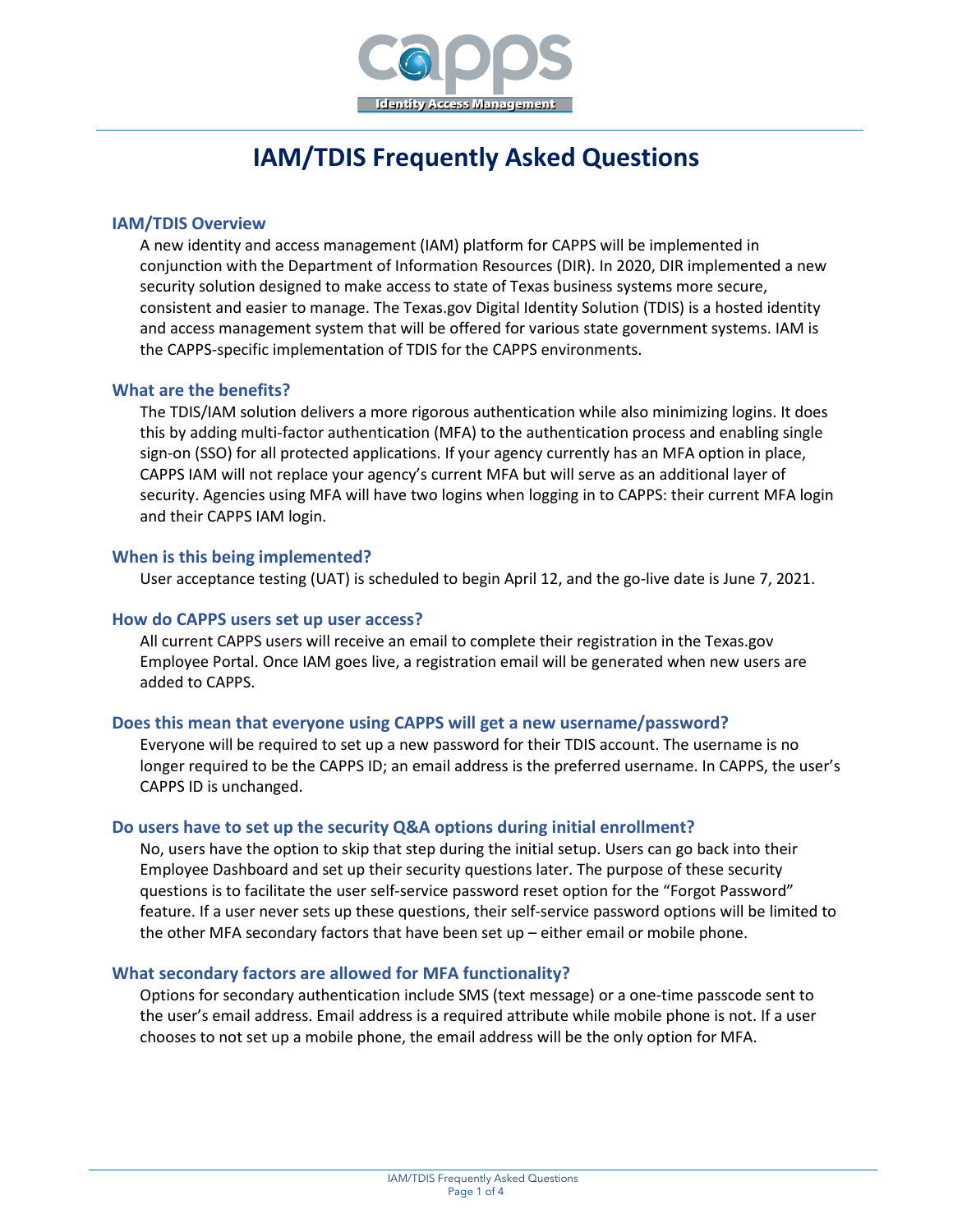

# **If a user wants to select their phone number for secondary authentication, does it need to be entered into CAPPS first?**

No. This is a standalone feature that is offered during MFA. The phone number in CAPPS stays in CAPPS and is used for contact information. The phone number used to log in with MFA is separate.

#### **Will users have a way to update their phone numbers for MFA if the number changes?**

Yes. Users will be able to edit (update) their phone number through the TDIS Employee Portal.

#### **Can users opt out of MFA?**

No. Use of the TDIS/IAM login will be required to access the system. Once implemented, IAM will be the only option for users to log in to CAPPS.

#### **Will you need to sign in separately to Financials, HR/Payroll and ELM?**

No. IAM enables SSO, which provides access across the production environments with a single authentication; this includes Financials, HR/Payroll, ELM, Business Objects, Learn and Recruit. The only separate sign-on will be for the non-production UAT environment, which includes UAT and MNT.

#### **How often will users need to change their password now?**

Users must change passwords every 60 days.

# **What is the turnaround time on password resets with IAM?**

Password resets occur in real time.

#### **Will password requirements be different with IAM than they are in CAPPS today?**

Yes. The TDIS Employee Portal requires passwords to meet specific criteria. This information is available in the TDIS desk aids.

#### **Will bookmarks and favorites reroute to the TDIS login page?**

Yes. Existing bookmarks or favorites will redirect to the login page.

#### **How will the new login impact the use of VPN and whitelisted URLs?**

The IAM login for the HR/Payroll (HCM) tower will be accessible without connecting via agency VPNs. However, the Financials tower will still require whitelisted IP addresses and connection via VPN.

#### **Is this mobile friendly?**

Yes. The sign-on screen is mobile friendly.

#### **Will CAPPS favorites still be active after TDIS is implemented?**

Yes. CAPPS functionality, including user favorites, will not be affected by this implementation. IAM is the new way to sign into CAPPS but does not impact CAPPS itself.

#### **Will non-production environments still have the red banner?**

Yes. Once a user is logged into CAPPS, non-production environments will still show the red banner. However, the sign-on screen will not have the red designation.